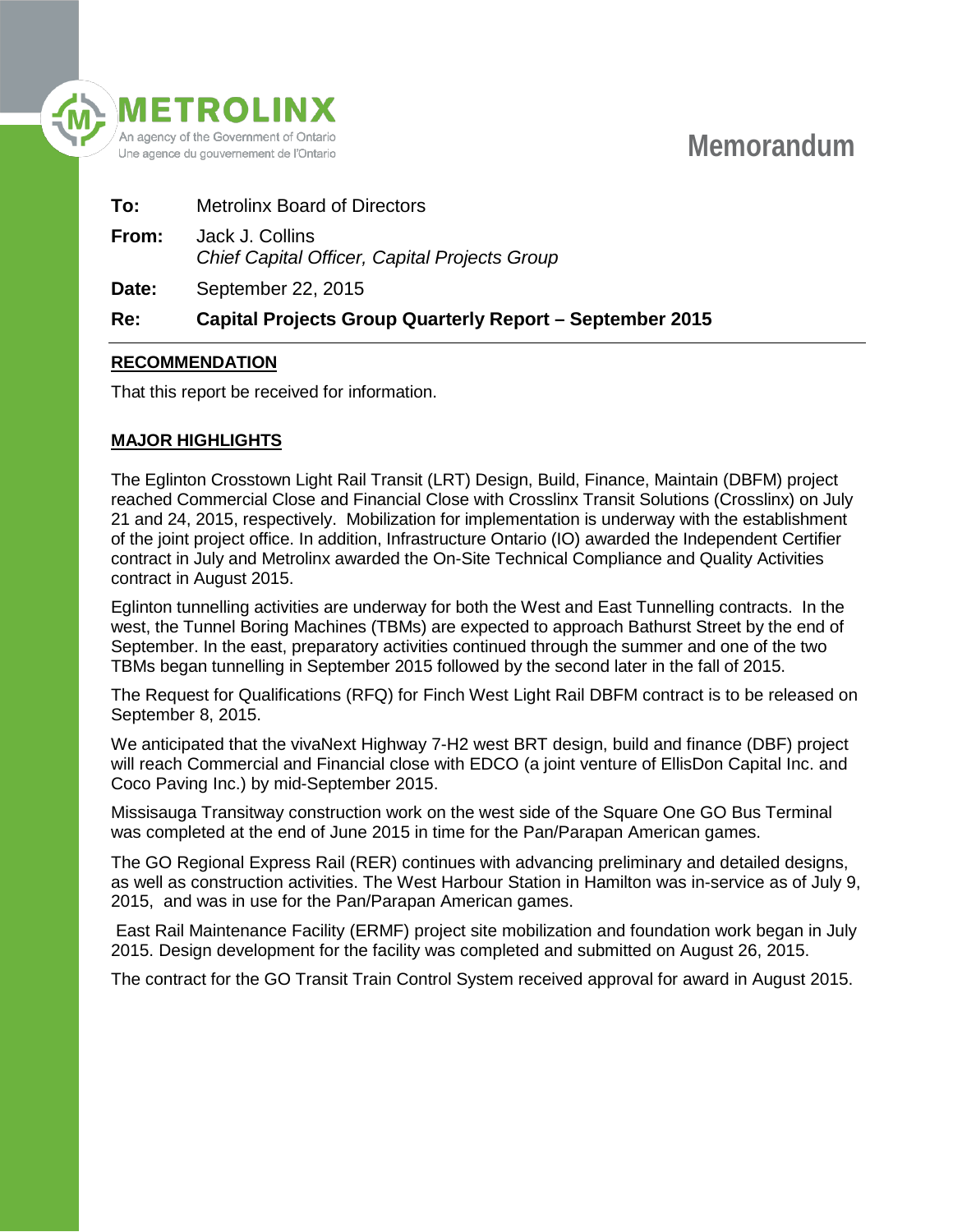# **RAPID TRANSIT UPDATE**

# *LIGHT RAIL TRANSIT (LRT)*

#### **Eglinton Crosstown LRT (Crosstown) – 19 km**

Following commercial and finance close of the DBFM contact with Crosslinx in July 2015, mobilization of the team and establishing a joint project office is underway. To incorporate changes discussed during the preferred proponent negotiation stage, the Metrolinx project team is working with Crosslinx for an update to the 10% design submission.

Two contracts key to the implementation phase were competitively tendered and awarded. The Independent Certifier contract was awarded by IO to BTY Group in July and Metrolinx awarded the On-site Technical Compliance and Quality Activities contract to 4Transit in August 2015.

Construction on the West and East Tunnels continues on Crosstown. In the West, tunnelling activities continued throughout the summer. By the end of September the TBMs are expected to be nearing Bathurst Street. In the East, tunnelling commenced at the Brentcliffe Avenue launch site in September, with the first TBM moving westerly towards Yonge Street. The second TBM is expected to begin mining later in the fall of 2015.

#### **Finch West LRT (Finch) – 11 km**

The Metrolinx project team and IO, released the RFQ for the Finch DBFM contract on September 8, 2015 and is expected to close later in the fall of 2015. Shortlisting of proponent is anticipated for late fall of 2015 after which the RFP process will commence.

Following the public open house for the Finch West Maintenance and Storage Facility (MSF) in June, the environmental assessment (EA) process continues and is targeted for completion in late 2015.

#### **Hurontario-Main LRT (HMLRT) – 23 km**

The Metrolinx project team continues to work with the Cities of Mississauga and Brampton, as well as other project stakeholders, on project planning to inform early works and the procurement phase of the project. Brampton Council continues to deliberate on the project alignment north of Steeles Avenue in relation to downtown Brampton. Metrolinx has provided the City staff additional information on why the Environmental Project Report approved alignment is the preferred option from a transportation planning, cost and economic benefits viewpoint. In addition, a project Memorandum of Agreement (MOA) is under development between Metrolinx and the Cities to define project responsibilities.

The P3 Canada federal funding application was submitted in June 2015. Notification of application status is expected by fall of 2015.

Tendering for Technical Advisory (TA) services is underway and will return to the board with recommendation for award in fall of 2015. The TA will assist the HMLRT Project Team in preparatory work for the reference concept design, Alternative Financing and Procurement (AFP) Project Specific Output Specifications (PSOS), utilities advice and other technical assistance required to advance the project for procurement.

## **Hamilton LRT (HLRT) – 11 km**

Metrolinx and IO met with the City of Hamilton in mid-August 2015 to discuss project governance, establishing a local project office, developing an initial Memorandum of Agreement with the City and initiating additional planning and environmental work. Metrolinx assigned a dedicated Director to move the project forward.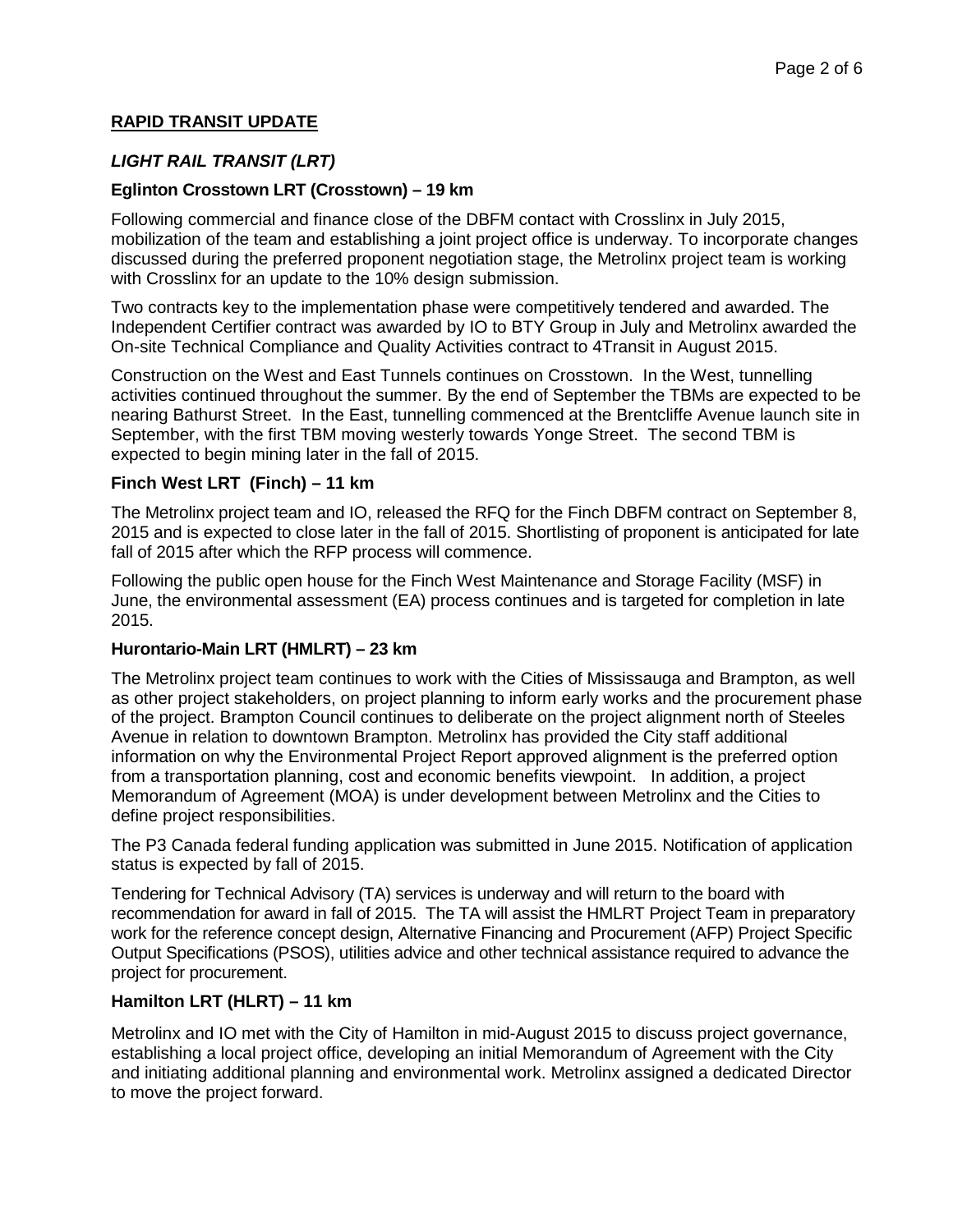# *BUS RAPID TRANSIT (BRT)*

#### **vivaNext Yonge Street– Richmond Hill to Newmarket – 8.9 km**

York RapidLINK Constructors, the design-build (DB) team led by Aecon and Dufferin, is continuing with design activities. The 90% design packages are targeted for completion in the fall of 2015 and utility relocation activities are ongoing. Project completion is anticipated by the end of 2018.

## **vivaNext Highway 7 West – Vaughan to Richmond Hill Centre (H2) – 12.4 km**

The preferred proponent was announced in August 2015, following evaluation and successful negotiation with the highest ranked proponent, EDCO, a consortium of EllisDon Civil Ltd, Coco Paving Inc, IBI Group, WSP Canada, LEA Consulting Ltd., and PetoMacCallum Ltd. Commercial and Financial Close was reached in mid-September. The project is anticipated to be completed and in-service in late 2020.

#### **vivaNext Highway 7 – Vaughan Metropolitan Centre (H2 VMC) – 3.6 km**

Construction on the segment east of Jane Street to east of Keele Street is over 60% complete and is expected to be in-service at the end of 2016. The segment west of Jane Street has been delayed by lack of access to the TTC subway station and is now planned to open alongside the opening of Toronto York Spadina Subway Extension.

#### **vivaNext Davis Drive – Newmarket (D1) – 2.6 km**

Construction is over 75% complete and major infrastructure work including culverts, storm and sanitary sewers and watermains are nearing completion. The construction of viva stations, asphalt paving and boulevard work is proceeding along the segment. This segment is scheduled to be inservice by the end of December 2015.

#### **Mississauga Transitway – 18 km**

Phase 2 of the Mississauga Transitway construction is expected to be completed by early 2017 and includes stations at Winston Churchill, Erin Mills, Tahoe, Etobicoke Creek, Spectrum, Orbitor and Renforth.

The remaining construction of the Square One GO Bus Terminal is on track for completion for late 2015. The portion of construction work on the west side of the Terminal was completed at the end of June 2015 in time for the PanAm games.

The funding partners from all three levels of government took part in a site tour on September 18, 2015 along the Mississauga Transitway.

The contract for the environmental assessment and detailed design for the new 407 West connection from Winston Churchill Station to Highway 407 commenced in August 2015.

## *BUS INFRASTRUCTURE (BI)*

#### **GO Bus Storage & Servicing Facilities**

A new GO bus maintenance facility is being built in Hamilton to better support GO Operations. The facility is located at 155 Coreslab Drive on an 8.7 acre Metrolinx property and will include a 6,721 square meter building. The project team is aiming to achieve Leadership in Energy and Environmental Design (LEED) gold certification. Project completion is anticipated in early 2016.

The project team is undertaking a new Kitchener GO bus and rail joint-use facility. The rail layover component is anticipated to be complete in early 2016, followed by the bus facility component in 2017.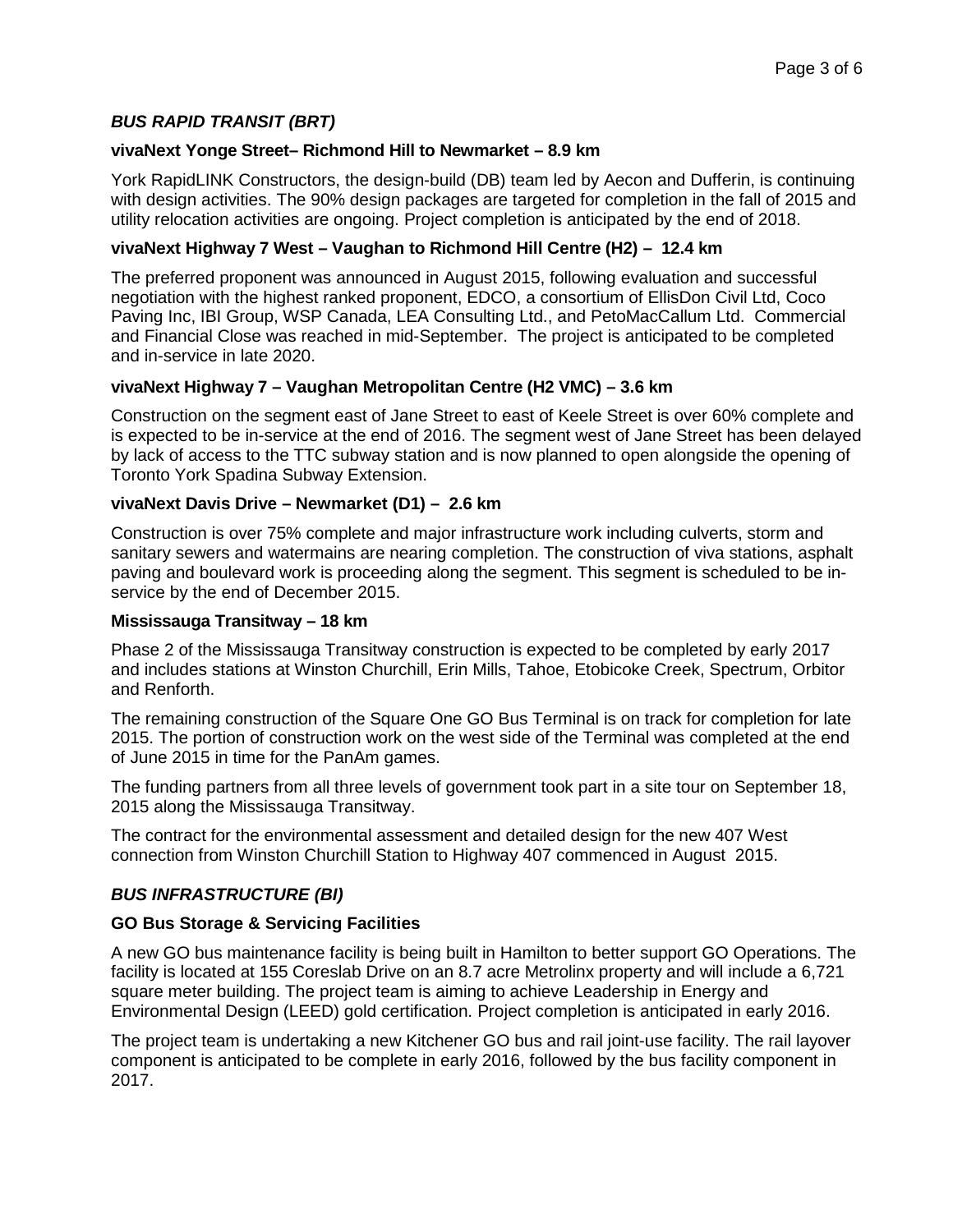#### **Park & Ride Lots**

Construction of the Davis Dr. & Hwy 404 Park & Ride Lot started early May 2015 and completion is anticipated in fall 2015. This lot features 199 parking spaces, six bus platforms with GO Transit and York Region Transit servicing the facility.

The contract for an environmental assessment and detailed design for the 407/Bronte Road Park and Ride Lot commenced in September 2015.

Other parking and ride expansion projects are under development at Milton, Aurora, Newmarket and Orangeville.

## **REGIONAL EXPRESS RAIL UPDATE**

#### *CORRIDOR INFRASTRUCTURE*

#### **Barrie Corridor**

The grading/track and signal contract for a second rail and culvert extension from Steeles to Rutherford is advancing. The EA and preliminary design for mile 1.35 to mile 36 is well underway with completion expected in December 2016.

Preliminary design for the Davenport rail to rail grade separation (diamond) is at the 10% level. The residents' reference panel that started in the spring has completed making recommendations which are now under review by the Metrolinx project team. The Notice of Commencement for EA process was deferred at the request of the City of Toronto. During this pause Metrolinx will schedule additional meetings with Davenport residents to explain why it feels the overpass option has less impact than the underpass and tunnel options.

The feasibility study for the parking structures at King, Maple, and Rutherford GO stations is now complete. Station modifications and design to support Regional Express Rail service for Rutherford, Maple, King City, Aurora, Newmarket, and East Gwillimbury GO stations are 25% complete. The design for Rutherford GO station building rehabilitation has also advanced to the 10% level.

#### **Kitchener Corridor**

Strachan Ave was paved and fully reopened in July 2015 closely followed by paving and landscaping for Dennison Ave and Carlingview Drive that were completed in September 2015. Footings and piers are under construction for the John Street Pedestrian Bridge in the Weston area, Weston, Bloor and Etobicoke North Stations are nearing full completion. The McNabb/John St bridge widening on the CN Corridor in Georgetown began in July 2015.

The feasibility study for a third track on the Halton Subdivision was completed in September 2015. The contract for an environmental assessment and detailed design for a new layover facility for the corridor commenced in August 2015.

#### **Lakeshore West Corridor**

The new West Harbour Station in Hamilton was in-service as of July 9, 2015 ahead of the start of the service for the Pan/Parapan American Games. The balance of the station construction remains on schedule for completion in Summer 2016.

A Grade Separation Feasibility Study report is underway for the corridor and is expected to be completed in September 2015, including review of grade separations at Kerr Street and Burloak Drive.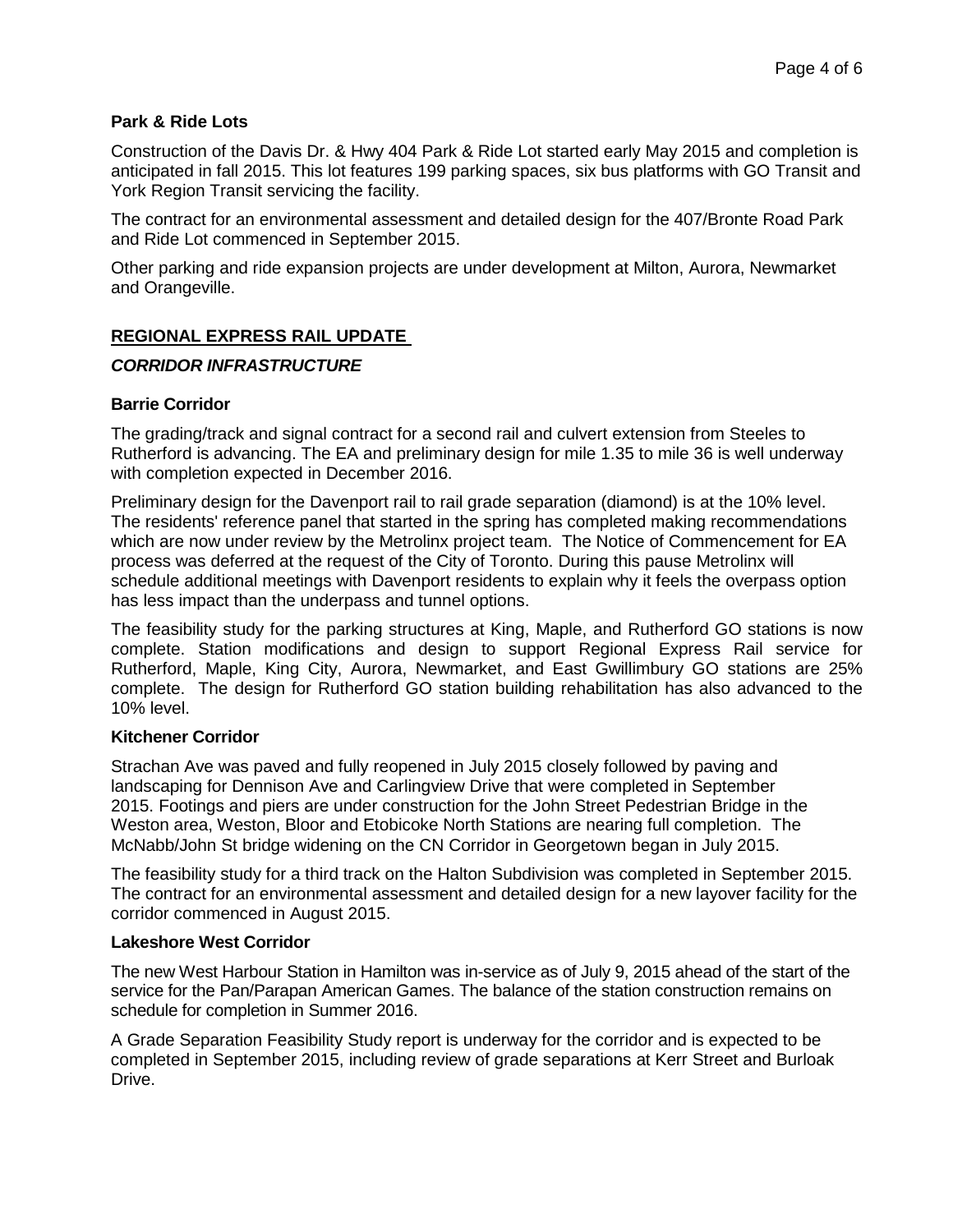#### **Lakeshore East Corridor**

The Environmental Assessment for the expansion of the corridor between Pickering Station and Guildwood Station is underway. A second Environmental Assessment for the expansion of the corridor between Union and Scarborough GO Station will commence in the spring of 2016.

The detailed design for Highland Creek and Rouge River bridges is at the 30% level and construction tendering is expected for the spring of 2016.

An enabling works contract for fibre optic and signal cables in the rail corridor is scheduled to start in the winter of 2016.

## **Stouffville Corridor**

The construction contract for 5.15 km of new mainline track between Agincourt and Milliken GO stations, including signals, crossings, noise walls, and preparation for future electrification, to support Regional Express Rail service began construction in August 2015 and is expected to be complete in the fall of 2016.

Detailed design of the remaining new mainline track along the corridor up to Unionville is 95% complete. Procurement of construction services is planned for the fall/winter of 2015.

The tender issued in May 2015 for environmental and engineering services of select grade separations along the corridor was awarded in August 2015. The consulting assignment will begin by the fall of 2015.

#### **Milton Corridor**

The new Kipling Station and Bus Terminal project has been re-initiated and design is anticipated to start by the fall of 2015.

## **Richmond Hill Corridor**

Construction at Gormley Station is underway. Design has started and is approaching 50% completion for the new Bloomington Station, which will be the new northern terminus of the corridor.

## **Union Station Rail Corridor (USRC)**

The excavation for the Downtown Bus Terminal is expected to start in the fall of 2015.

Public access to the Bay Concourse was closed on August 16, 2015 and construction by City of Toronto is planned to begin in September 2015.

The Trainshed Rehabilitation work on Stage 2 (Tracks 10 and 11 and Platform 20/21) is well underway and on track for completion by December 2015. Installation of new smoke vents over Track 10 is complete.

The USRC Enhancement Program Report was completed on July 30, 2015, recommending an infrastructure plan to support RER Service expansion.

#### *NETWORK INFRASTRUCTURE*

The technical advisors for electrification have focused their initial start up activities on time critical activities, stakeholder interface, and information exchange. Interface meetings with corridor teams are being arranged and third party utility lists are being formulated.